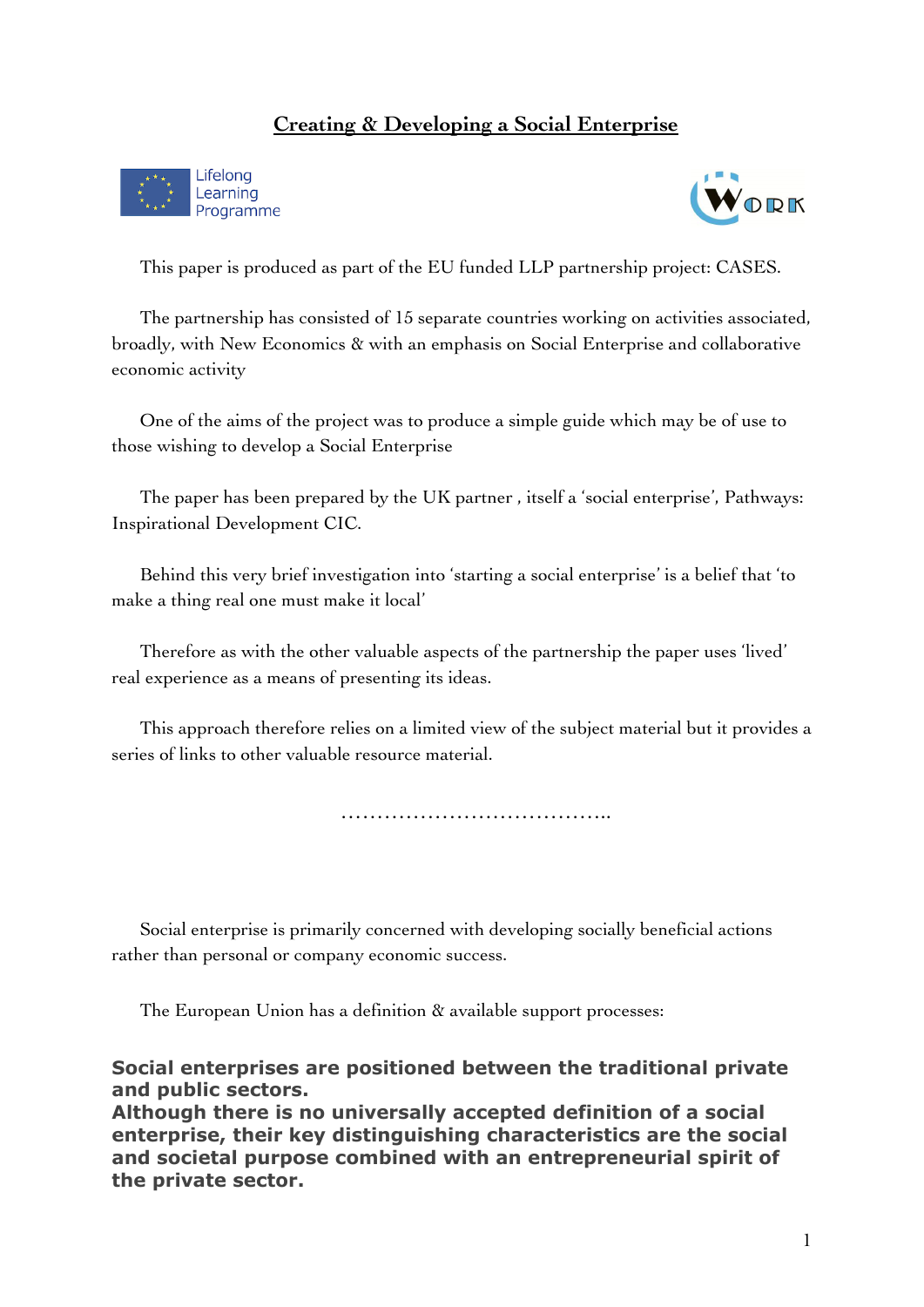**Social enterprises devote their activities and reinvest their surpluses to achieving a wider social or community objective either in their members' or a wider interest.**

# Economic and entrepreneurial nature of initiatives

- Continuous activity of producing **goods** and/or selling **services**
- High degree of **autonomy**
- Significant level of **economic risk**
- **Minimum amount of paid work**

## **Social dimension of the initiatives**

- An initiative launched by a **group of citizens**
- A decision-making **power not based on capital** ownership
- A **participatory nature**, which involves the persons affected by the activity
- **Limited profit distribution**
- An explicit aim to **benefit the community**

Social enterprises exist in all Member States. However, there is no single legal model for these enterprises. Many social enterprises are registered as private companies, others are in the form of social co-operatives, associations, voluntary organisations, charities or mutuals, and some organisations are unincorporated.

Despite their diversity, social enterprises operate mainly in the following three fields:

- **Work integration** (training and integration of unemployed persons);
- **Personal services** (e.g. childcare services, services for elderly people, 'proximity' services, aid for disadvantaged people) and
- **Local development of disadvantaged areas** (e.g. social enterprises in remote rural areas, neighbourhood development/rehabilitations schemes in urban areas).

Declaration 38 attached to the **Treaty of Amsterdam** recognises the major contribution made by voluntary associations, and affirms the need to encourage such associations at European level.

The European Commission carried out a Study on "Practices and Policies in the Social Enterprise Sector in Europe" [483 KB] , which was published in June 2007. It describes the key features of the social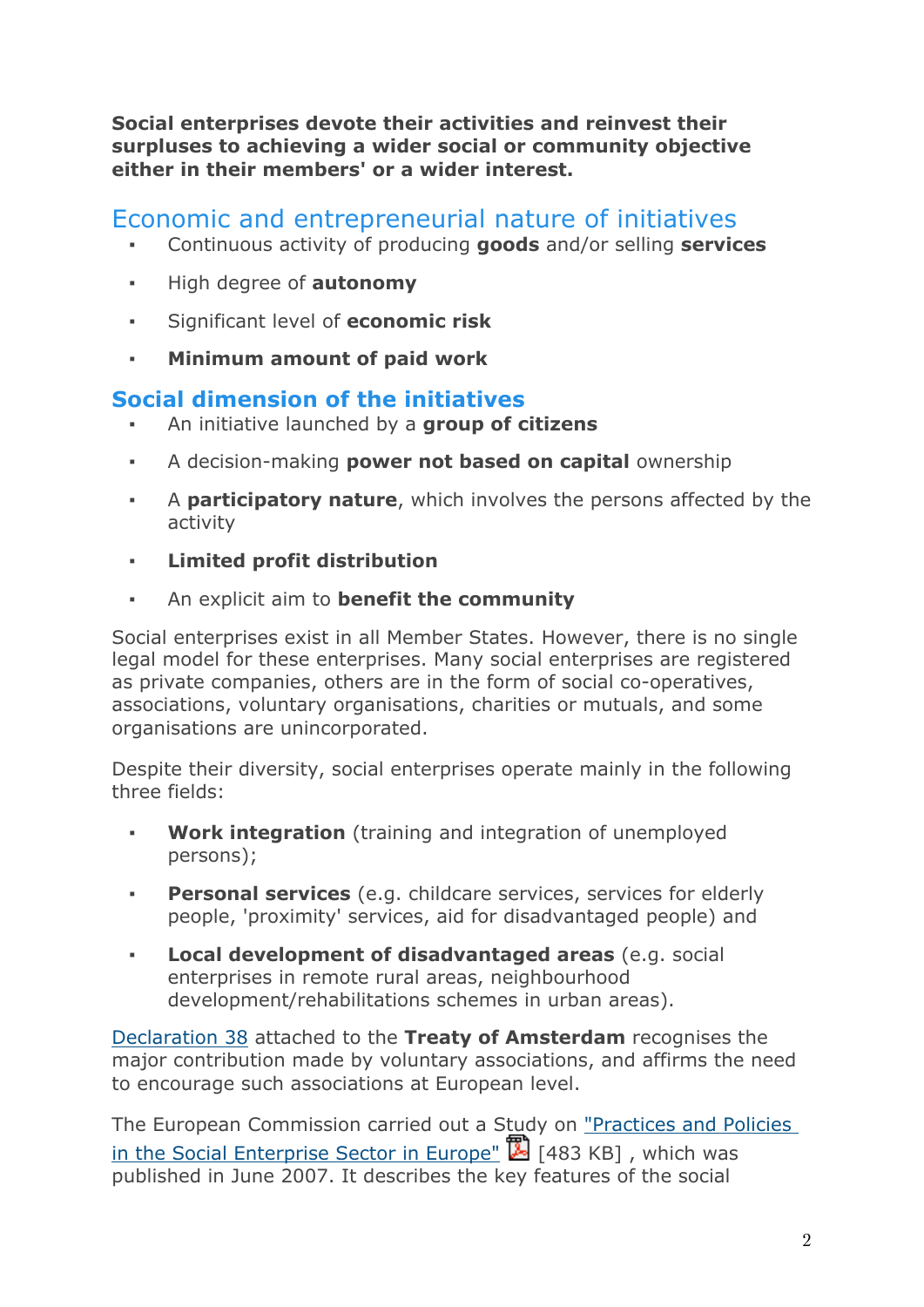enterprise sector and identifies relevant support measures for social enterprises in 31 European countries, among which a group of good practices in the promotion of social enterprises was selected.

http://ec.europa.eu/enterprise/policies/sme/promoting-entrepreneurship/socialeconomy/social-enterprises/index\_en.htm

As the above information states, the technical requirements for organisations will vary depending on the context & size of desired action - some places have legal and other structures making social enterprise development easier than in other more restricted contexts. The more authoritarian a society, the less easy it is to develop any form of entrepreneurial action (social, economic, political).

To quote from the above study:

There is a vague or non-existent general knowledge in societies of social enterprises as a form of enterprise, of their goals and of their ways of action. Social enterprises as well as social entrepreneurs face several external and internal barriers. External barriers consist of e.g. legal and taxation issues and political position towards social enterprises impeding their activities.

"Practices and Policies in the Social Enterprise Sector in Europe" (page 48 para 3)

The word 'enterprise' developed from the Old French 'entreprendre' meaning to 'undertake', 'take in hand'. It developed in Early Modern Europe and the term 'entrepreneurship' did not become used in its modern sense until the  $C18<sup>th</sup>$ .

The history of the word thus illustrates that such activity requires particular social conditions - a degree of freedom for individuals to take action without control or direction from authorities. These freedoms - 'creative freedoms' - did not exist until comparatively recent times (mid-late  $CI7<sup>th</sup>$  in Northern Europe)  $\alpha$  and were completely suppressed in parts of Europe during periods of authoritarian rule.

Thus the development of social enterprises with their usually high level of volunteer engagement, may be viewed as one of the markers (and essentials) of a democratic society.

……………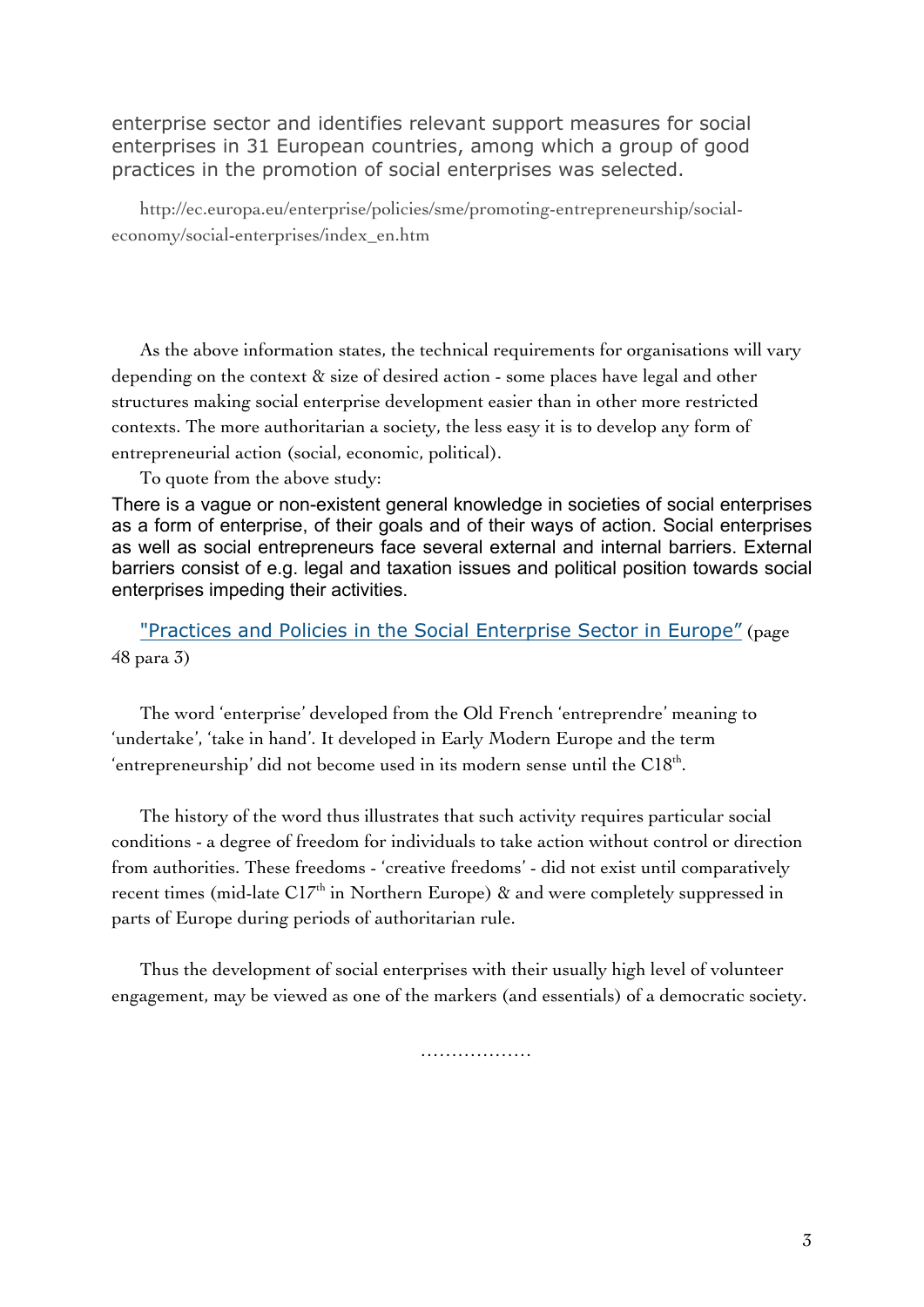It is comparatively easy to produce a list of actions required to start a social enterprise but such an approach simply remains 'theoretical'.

#### **The key factor in any form of entrepreneurial action is personal desire**.

For anyone, or any group of people, who wish to develop social entrepreneurship the formal definitions & technical support issues are, initially, secondary matters.

- Individuals make things happen; not formal agencies or structures  $\&$  especially 'committees'!
- Entrepreneurship is a creative activity  $\alpha$  as with many deeply creative actions often has considerable personal costs (in time, money, health, happiness).

There are individuals who simply cannot help but be people who 'make things happen' They are usually people who cannot 'sit around' gently managing an existing situation.

They will be

- opportunistic,
- highly reflexive
- instinctive dynamic risk takers.
	- The risks they take will vary
		- o they are not necessarily 'dare-devils' given to riding fast motorbikes or participating in dangerous sports
		- o but they may seem to be constantly using their time and energy in actions that are uncertain and which contain longer-term goals. 'Rome was not built in a day' is a saying used in the UK - entrepreneurs of all types know this to be true, yet they still wish to build the city.

There are many examples of such action, both in the commercial, social and political worlds.

Here is one from commerce: http://www.bbc.co.uk/news/uk-england-devon-27371000

And the following is an example of social enterprise - of how an individual's drive can begin a process leading to creation of a major national organisation

http://www.macintyrecharity.org/MacIntyre-Learning-Disabilities-UK-Charity/

This example also demonstrates the proof of the saying 'great oaks from little acorns grow'.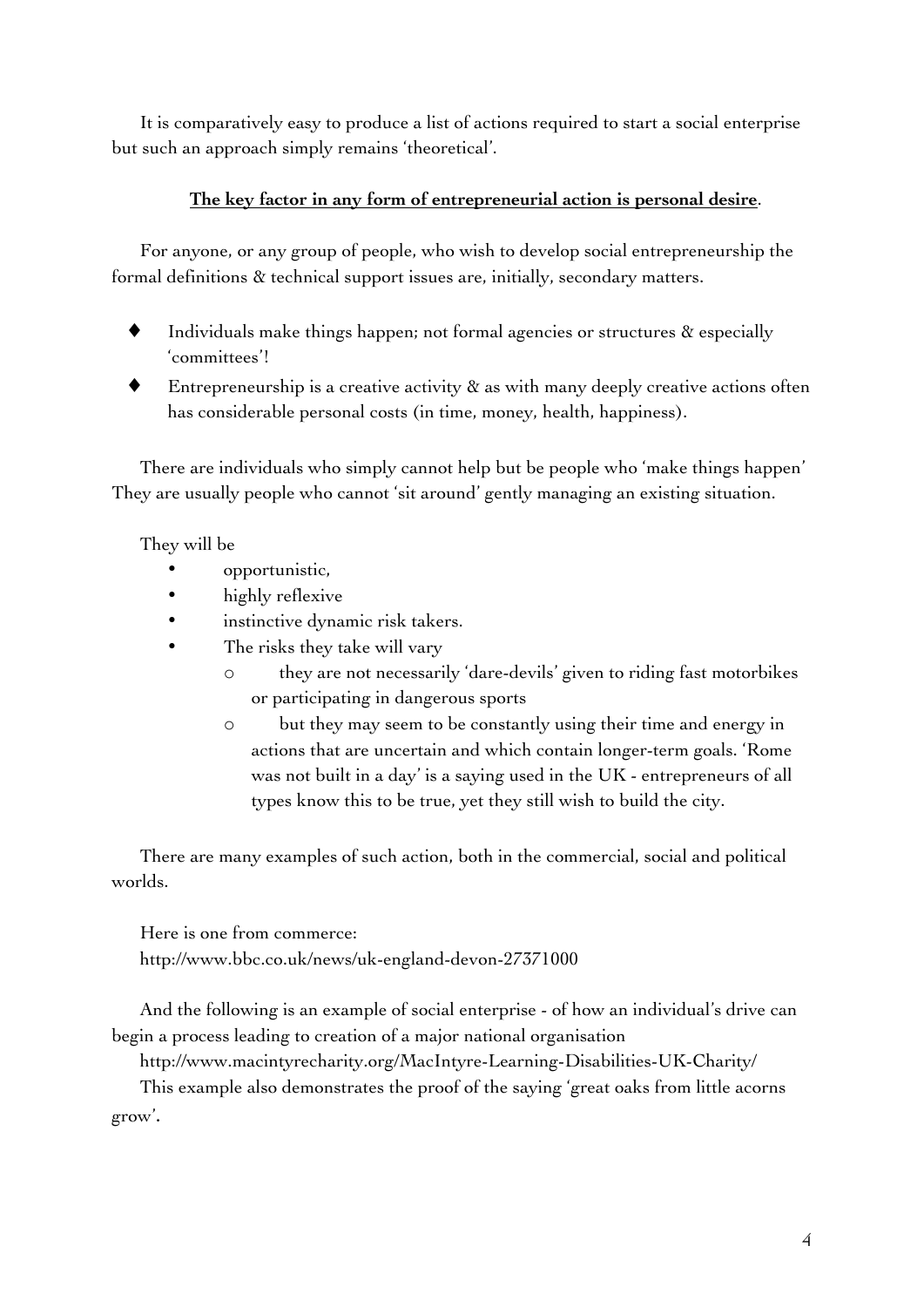Many individuals who start enterprises do so for very personal reasons and with no intention of creating large organisations - but with initial success they accept that they may (as in the case of the MacIntyre example) have discovered a 'gap in the market' & thus encourage their initial small & intensely personal effort to become something much greater.

……………………………………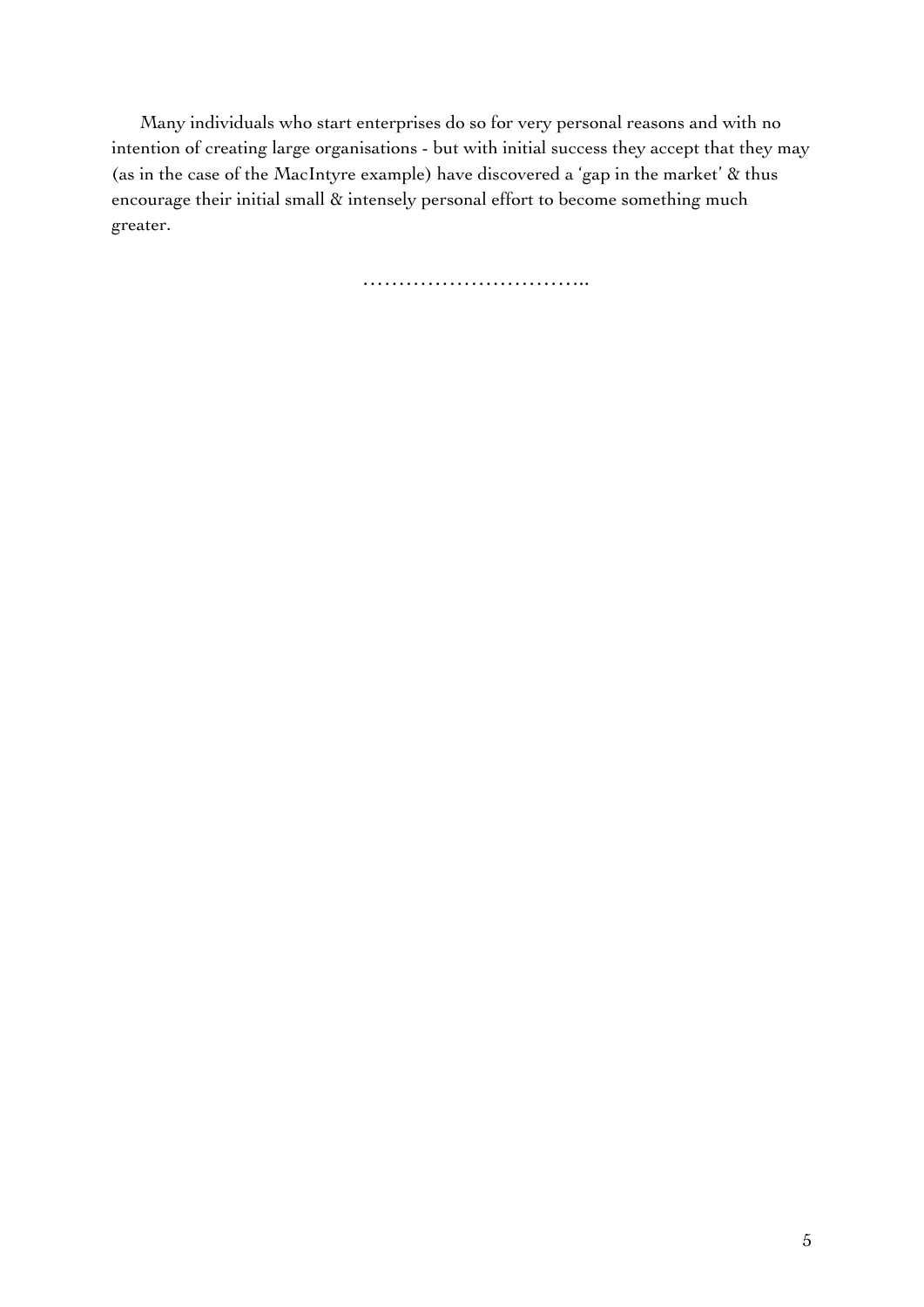Having established that entrepreneurial action is likely to arise from the desire of one or several individual 'drivers' the formalities required to develop a 'social enterprise' can be summarised as

- 1. Identifying a need.
	- to a person of 'entrepreneurial spirit' the needs and opportunities will just be 'obvious' –

They will not

spend time trying to find a 'need' into which they can put their time and energy.

They will probably

- ⁃ be able to 'see' a whole range of 'needs' & opportunities
- 2. Planning action this can precede or follow point 3
- 3. Finding appropriate support that will produce the required result
- 4. Checking the social and legal requirements (maybe part of number 2 but not necessarily)
- 5. Marketing the idea
- 6. Taking the action necessary to relieve the need identified in point 1
- 7. Reviewing the action & developing the process (which could include abandoning the whole process and choosing to do something else)

Many socially enterprising actions are very small-scale and very 'local' & never need to be anything else.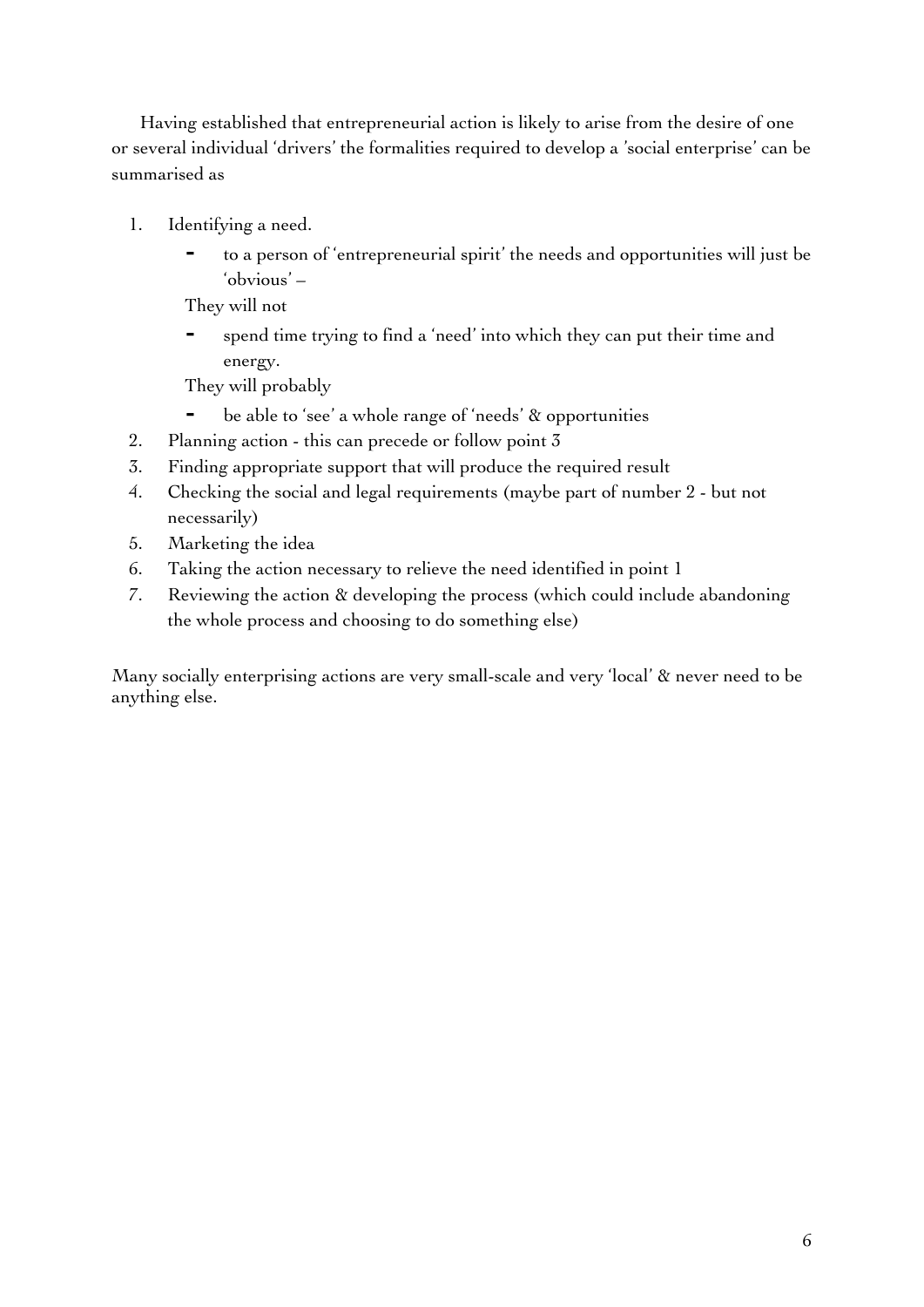#### **A Living Example of Social Enterprise**

*A story that outlines some of the issues faced whenever people feel a need, for good social reasons, to try and make changes to existing formal structures*

The following is such an example: a small scale community development that began during 2013/14 & which is likely to continue in 2015 - and possibly beyond.

#### **The context**

- o Small rural farming based community (300 people) scattered over hills and along a valley approximately 7 kms in length
- o A Community building, legally established (the 'resource') being used by very few people
- o Desire to see the 'resource' being better used & its activities relating more to community interest and needs
- o Awareness, amongst a few people, of:
	- management structure that prevented development & created disengagement
	- desire by some to have greater community engagement than presently existed

#### **Action**

This began almost instinctively because

- the principle 'driver' believed that the 'resource' should be being used in a more imaginative and community related manner
- knew (internally) what action was required
- operated opportunistically & flexibility: never in a formal or written style

The following developments then occurred

- ! a key supporter became secretary of the 'resource' management committee
	- o secretaries, as every authoritarian regime knows, are very significant & powerful positions as they have access to all members, are responsible for communication & are also required to 'write the history'
- ! An informal dialogue ('recruiting') was led by the secretary & with specific people in the village known to desire change (& who were, broadly, friends of the 'driver') - those spoken to all agreed (reluctantly) to join the management committee
- ! The names of the new volunteers were placed before the management committee

At this point the initiative was blocked:

- It was prevented by Chair of Committee quoting legal requirement to limit committee numbers (i.e. 'Defending her position')
	- o At a later stage other committee members expressed surprise at this action as everyone had, for some time, desired that there were more volunteers to be on the committe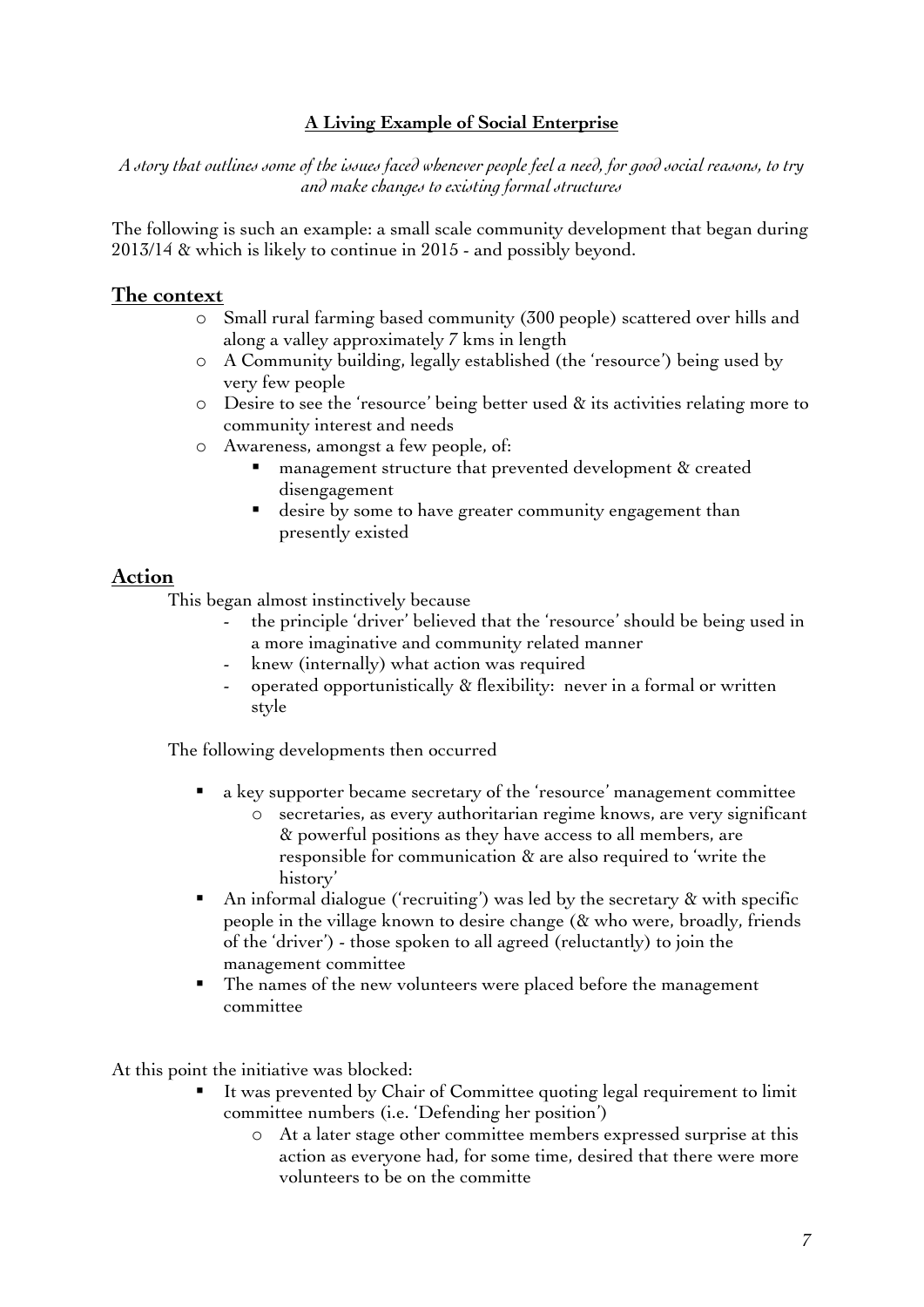- Immediate response (literally: immediately' & in response to the 'blocking' of action) to the action was to suggest that losing volunteers was a serious issue
- ! This produced the suggestion by the same Chair-person (in a further defensive reaction) of creation of a separate external (thus 'powerless') group to be called 'Friends' (of 'The Resource'). The committee agreed and it was formally approved and minuted by the secretary

#### **The Friends**

(total of 12 people) then met, hosted by 3 of the group, and at a very lively meeting fuelled by annoyance, a sense of excitement and generous supplies of good French wine (a Mâconnais): they

- Agreed that their purpose was to develop actions that supported the work of 'the resource' & through social and other activities make the resource more relevant to the community
- produced a plan for a series of activities that would hopefully engage the community.

The 'Friends'

- o refuse to have any formal structure or membership requirement
- o meet approximately once a month (or less) & for a maximum of 1 and half hours in the early evening.
- o do not require everyone to attend (the last meeting had only 4 people present) - but phone calls & emails ensure that everyone is fully consulted & informed.
- An attempt to help improve the condition of the building was blocked by another senior member of the main committee who felt threatened by others, outside her control taking action
	- o A by-product of this failure was to have significant impact on the the Chair of the main committee who now realized, fearfully, that her initial resistance had created an influential organisation that was
	- o completely independent & outside her control
	- o capable of taking rapid action to address identifiable needs (in this case, minor repair of the building)
	- o larger than the main committee and thus likely to be more significant within the local community
	- o 'The Friends" thus became viewed as a threat to those who controlled the main committee
	- o Neither the Chair nor the senior member of the main committee live in the village but consider, for various reasons, that their formal 'positions' provide justification for their attitudes and actions (actions that were broadly considered 'anti-social')
- ! Two highly successful village events occurred in January and May 2014.
	- o The first event (a community meal, planned, cooked and served by the 'Friends') raised £300 for 'The Resource'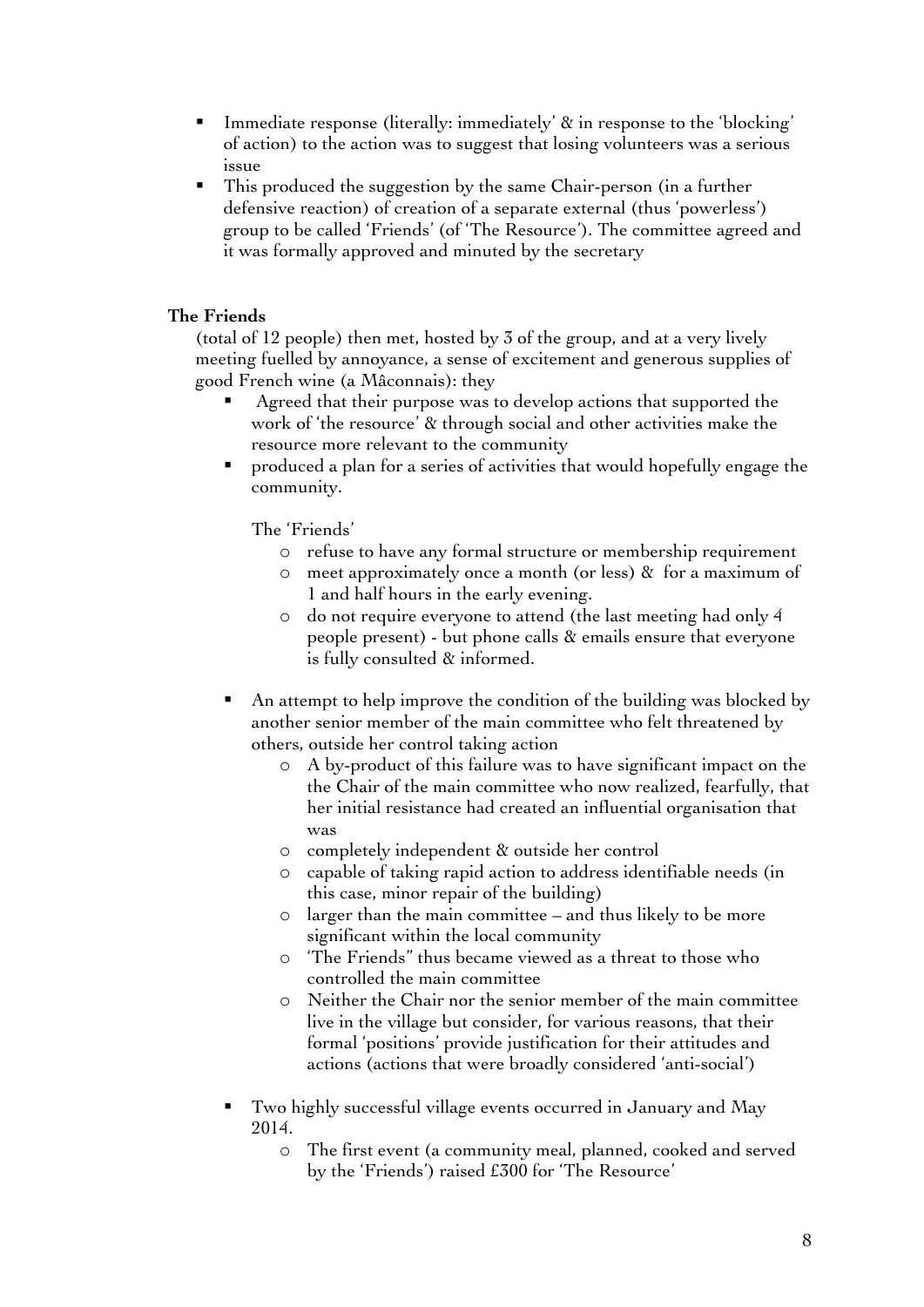- o The second was a 'day excursion' arising from the interests of one of the members who, in the process, for the first time in his life, took the lead in organizing an event. Both activities involved people who would not normally associate with 'the resource'.
- More events for 2015 are being planned
- The difficulties with the main committee and its key members will continue & The Friends are having to devise strategies that will mitigate attempts by the Chair of the committee to limit the development of The Friends

#### **Review**

Is there benefit, of any kind, to the community?

At the two activities held thus far (and at another created by one of the group members but supported by the others) 70 separate individuals (of a population of 300) have participated - approximately 20% of the local population.

**The main committee** has now shrunk in size & there are serious questions as to its survival.

o This is serious as the main committee remains the legal body responsible for the building. The 'Friends' (having been formally rejected) are no longer inclined to become members of the main committee

This small action may have a very limited life-span as it depends on the enthusiasm of very few people in an area where there are few potential supporters willing to assist with planning and development of activities.

The above example is provided to demonstrate that the key aspect for any development is to have a 'driver' and for that 'driver' to be able to share the process with others (and not necessarily 'control' - the 'driver' in the example is often controlled by the others in the group). The process can be entirely informal.

………………………………………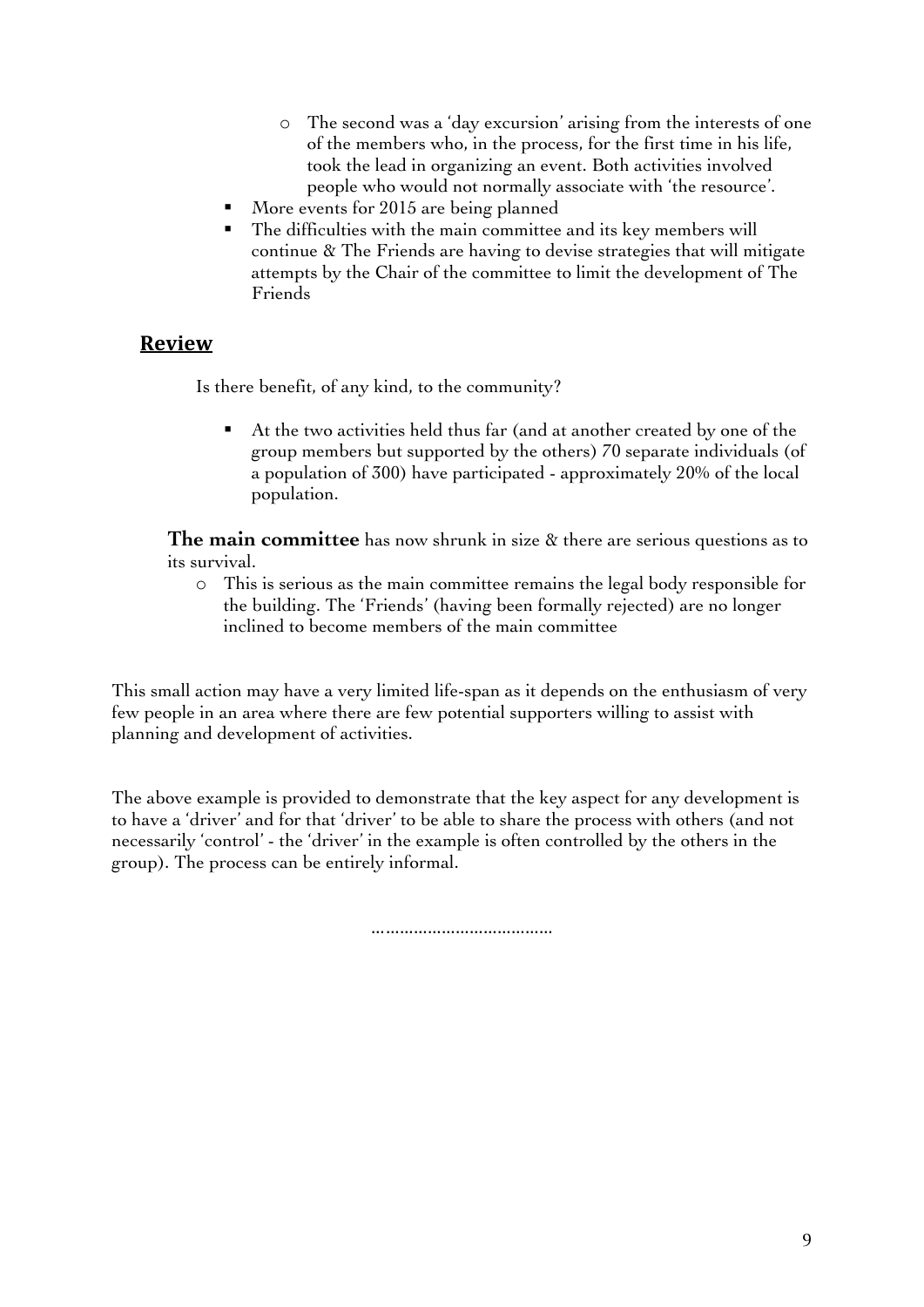Small initiatives may remain small but may develop into larger initiatives requiring more formal structures & processes.

There are many available documents on the web that provide advice and support. A Google search using the term 'creating a social enterprise' produced a long list (this was in the UK where social enterprise is well established - other countries may have different results).

Below are some of those links:

Setting up a **social enterprise** - GOV.UK https://www.gov.uk/set-up-a-**social**-**enterprise**

FAQs - **Social Enterprise** UK www.**socialenterprise**.org.uk/about/about-**social**-**enterprise**/FAQs

**Creating a social enterprise** at 18: startup success and **...** www.theguardian.com › Professional › Social Enterprise Network

**Social enterprise** - Wikipedia, the free encyclopedia en.wikipedia.org/wiki/**Social**\_**enterprise**

**Creating Social Enterprises** - PraxisUnico www.praxisunico.org.uk/uploads/**Creating**%20**Social**%20**Enterprise**.pdf

How to set up a **social enterprise** - The Ecologist www.theecologist.org/.../how\_to\_set\_up\_a\_**social**\_**enterprise**.html

Building the **social enterprise** | McKinsey & Company www.mckinsey.com/insights/organization/building\_the\_**social**\_**enterprise**

**Creating a social enterprise** - Rotary www.ribi.org/**creating-a-social**-**enterprise**/

Free **Social entrepreneurship** toolkit and advice from UnLtd **...** unltd.org.uk/**socialentrepreneurship**toolkit/

……………………………………………

The following very detailed example is taken from the Local Authority of Wrexham in North East Wales.

To access please use this link:

https://www.wrexham.gov.uk/english/business/social\_economy/se\_toolkit.htm

The link leads to a series of other links (to fully access use the link above and then select)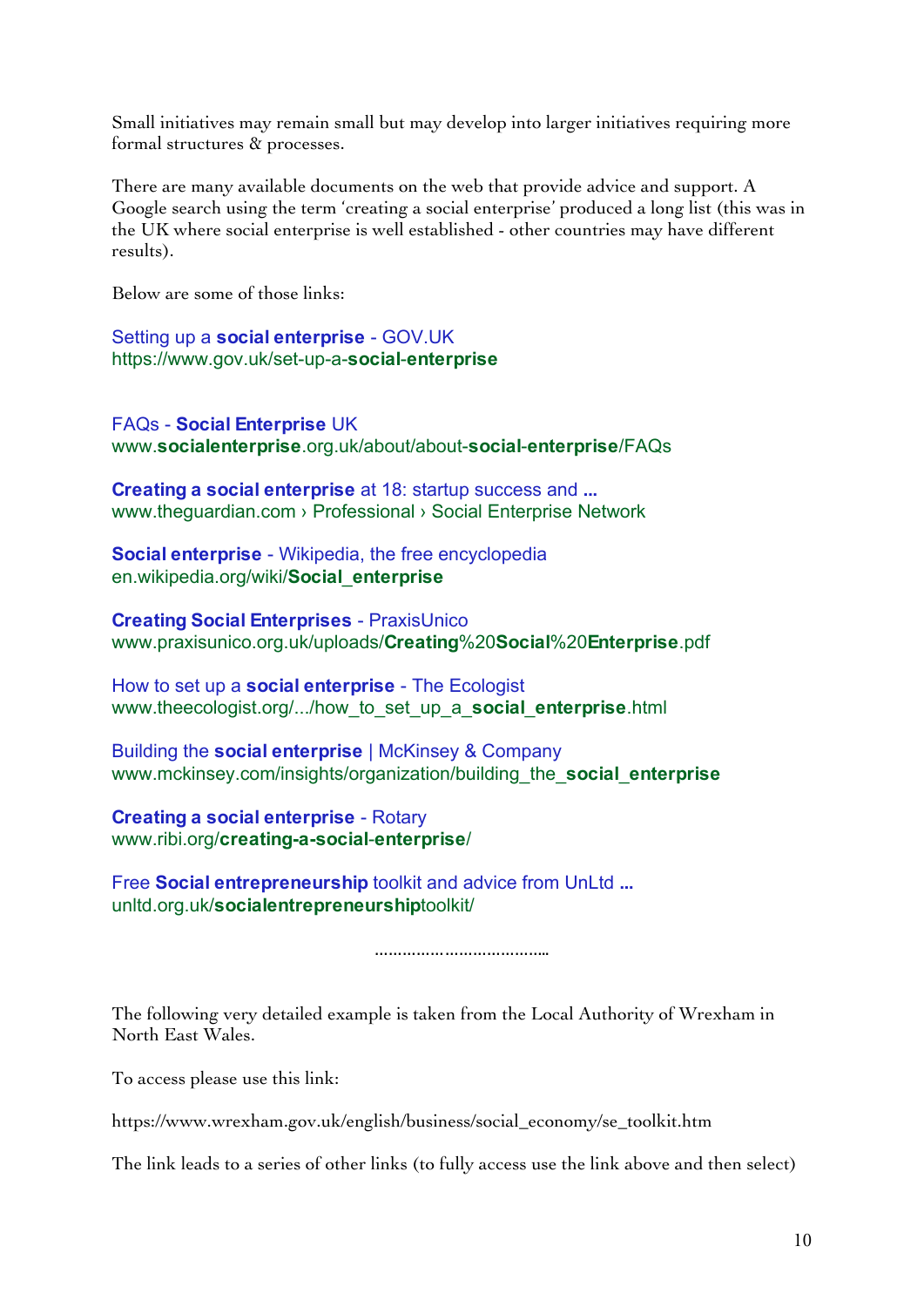The Manual for Developing Social Enterprises is available to download. This manual is intended as a guide for those wishing to set up or develop social enterprises and can be used independently or with the assistance of a Community Development Officer or Business Counsellor. The different sections can be used independently of the manual for those looking for guidance on a specific issue.

- **Introduction**
- Module 1- The Idea
- Module 2 The Steering Group
- Module 3 Market Research
- Module 4 The Business Plan
- Module 5 Funding
- Module 6 Costs and Costing
- Module 7 Management Structure
- Module 8 Running the Enterprise
- Appendix and Resources

Further Information

Each section has considerable detail

## **Social Enterprise Toolkit Introduction**

Social Enterprise Toolkit Introduction - PDF format 252Kb

### **Module 1 - The Idea**

Generating Ideas - PDF format 57Kb

Is It feasible? - PDF format 69Kb

Planning and Presenting the Business Proposal - PDF format 57Kb

### **Module 2 - The Steering Group**

Forming A Steering Group - PDF format 61Kb

Roles & Responsibilities - PDF format 43Kb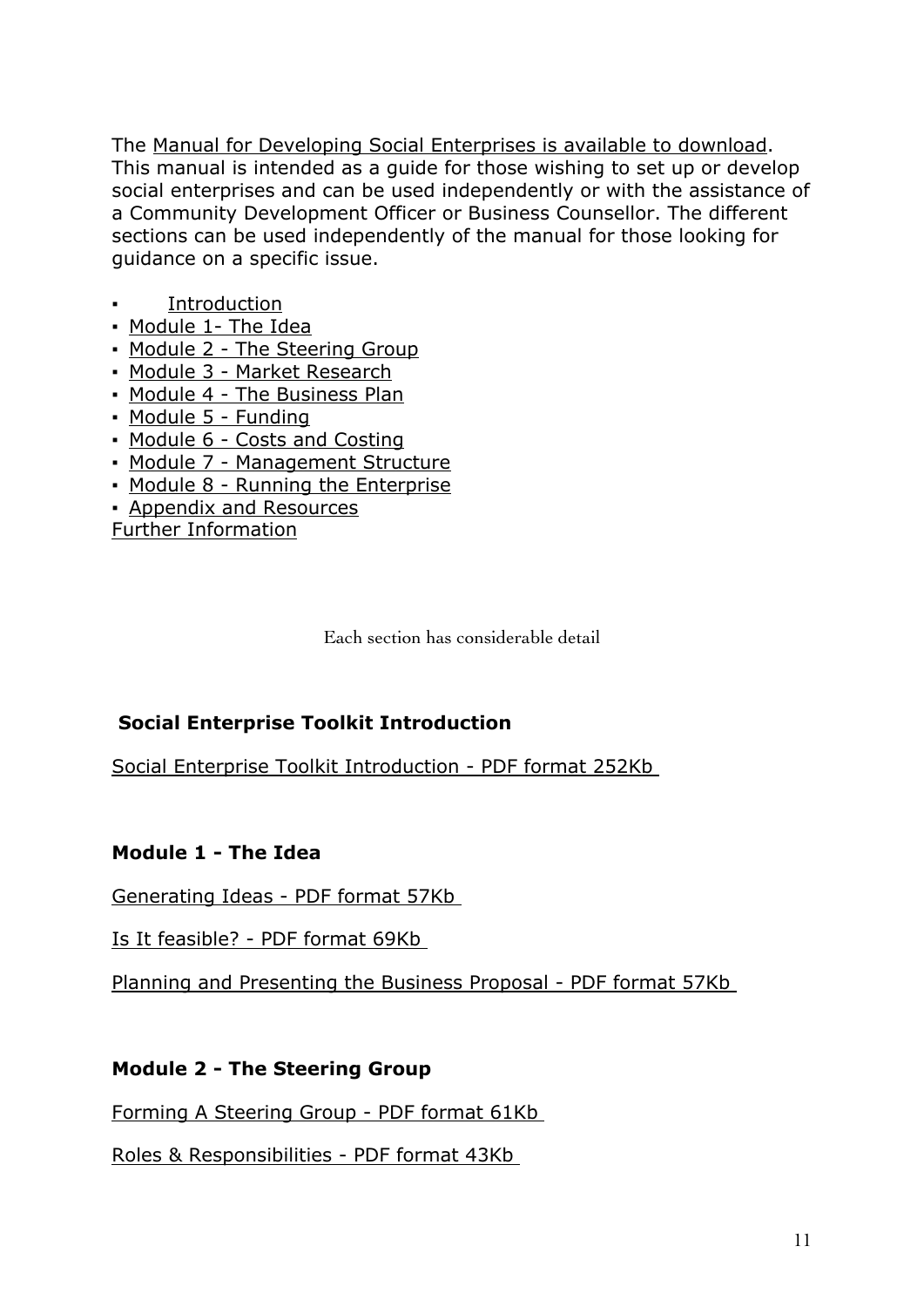### **Module 3 - Market Research**

Conducting Market Research - PDF format 55Kb Product & Service Design - PDF format 42Kb The Sales Plan - PDF format 51Kb

### **Module 4 - The Business Plan**

What Makes A Good Business Plan - PDF format 34Kb

Business Planning - PDF format 27Kb

Presenting A Business Plan - PDF format 39Kb

#### **Module 5 - Funding**

Basic Financial Planning - PDF format 36Kb

Budgeting - PDF format 44Kb

Fundraising - PDF format 40Kb

### **Module 6 - Costs & Costing**

Unit Cost Calculations And The Breakeven - PDF format 56Kb

Cost Centre Analysis - PDF format 30Kb

Profit & Loss - PDF format 70Kb

Measuring Value Added - PDF format 35Kb

#### **Module 7 - Management Structure**

Different Structures - PDF format 72Kb

Roles and Responsibilities - PDF format 33Kb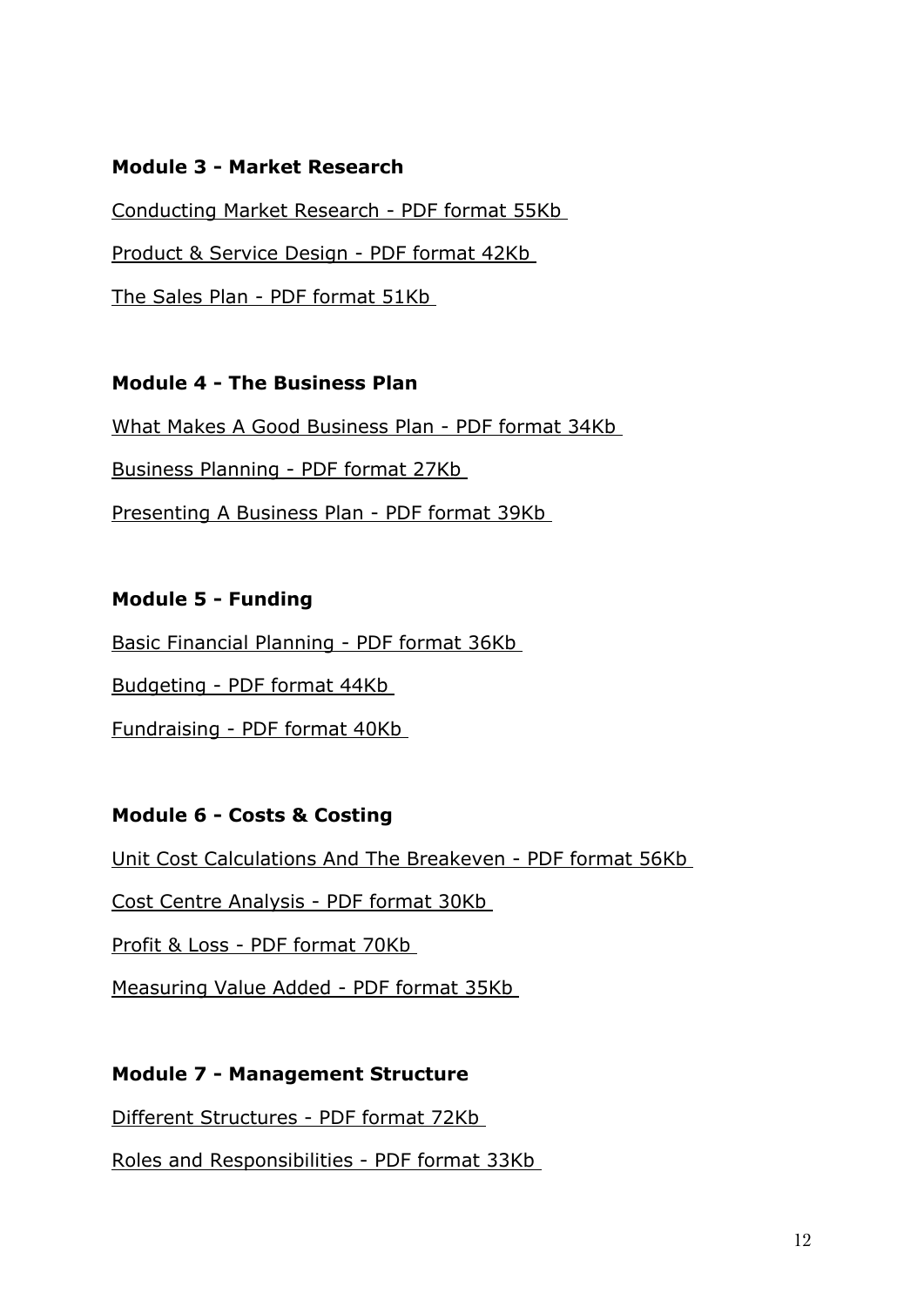#### Managing Risk - PDF format 32Kb

#### **Module 8 - Running The Enterprise**

Countdown To Starting The Enterprise - PDF format 21Kb

Marketing & Promotion - PDF format 44Kb

Business Responsibilities - PDF format 29Kb

Human Resources - PDF format 83Kb

Leadership - PDF format 66Kb

Planning & Performance - PDF format 63Kb

Accounts & Finance - PDF format 63Kb

Procurement - PDF format 31Kb

back to the top of page

### **Appendix & Resources**

Appendix & Resources - PDF format 70Kb